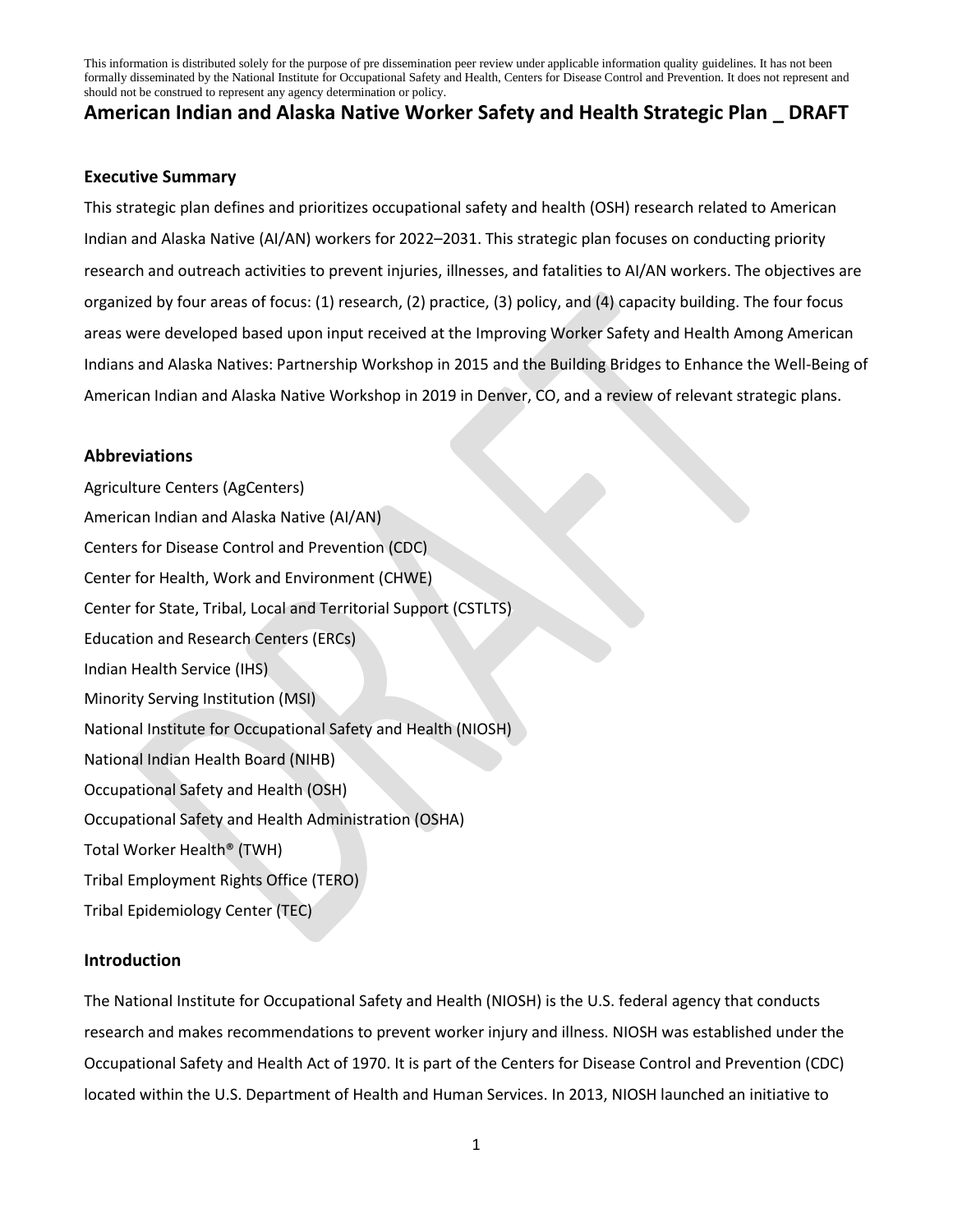partner with AI/AN communities, tribal-serving organizations, and others to improve occupational safety and health (OSH) for AI/AN workers. The initiative's main goal is to build and strengthen capacity to assure that AI/AN workers return home safely to their families and communities. All activities are coordinated with CDC's Center for State, Tribal, Local and Territorial Support (CSTLTS).

NIOSH guided the development of this strategic plan and hopes the strategic plan will serve as a blueprint to enhance the health, safety, and well-being of AI/AN workers across the United States. This strategic plan can serve as a springboard for agencies and organizations developing partnerships and collaborations, guiding grant writing and development efforts, establishing research priorities, examining and enhancing internal capacities, and developing and implementing local worker safety and health activities.

#### **Background and Context**

#### **Improving Worker Safety and Health Among American Indian and Alaska Natives: A Partnership Workshop**

To enhance worker safety and health in tribal communities and develop partnerships, NIOSH and the Center for Health, Work and Environment (CHWE), a Center within the Colorado School of Public Health, convened a partnership workshop on OSH issues of AI/AN workers in August 2015 in Denver, CO. Thirty-two attendees from tribes, tribal-serving organizations, academia, and state and federal government agencies came together to advance worker safety and health in tribal communities. This was the first such AI/AN-specific gathering of this nature, and proved successful in providing information, sharing resources, establishing new relationships, and strengthen existing ones among the participants. Additionally, an AI/AN OSH network was created to nurture relationships and build capacity.

#### **Building Bridges to Enhance the Well-Being of American Indian and Alaska Native Workshop**

To further advance worker safety and health in tribal communities, NIOSH, in partnership with the CHWE and the National Indian Health Board (NIHB), organized a second workshop in July 2019 in Denver, CO. This workshop focused on worker safety and health activities in tribal communities with over fifty participants including tribal, academic and government partners. Discussions included a variety of OSH topics ranging from data sharing to tribal OSH codes. Participants also helped guide the development of this strategic plan by providing specific input on areas of focus, helping to identify needs, and discussing elements, such as the appropriate audience, and obtaining support and buy-in for a national strategic plan.

#### **Tribal Sovereignty**

AI/AN tribes are sovereign nations that maintain a government-to-government relationship with the U.S. federal government.<sup>6</sup> There are currently 574 federally recognized tribes throughout the contiguous U.S. and Alaska.<sup>7</sup> In

2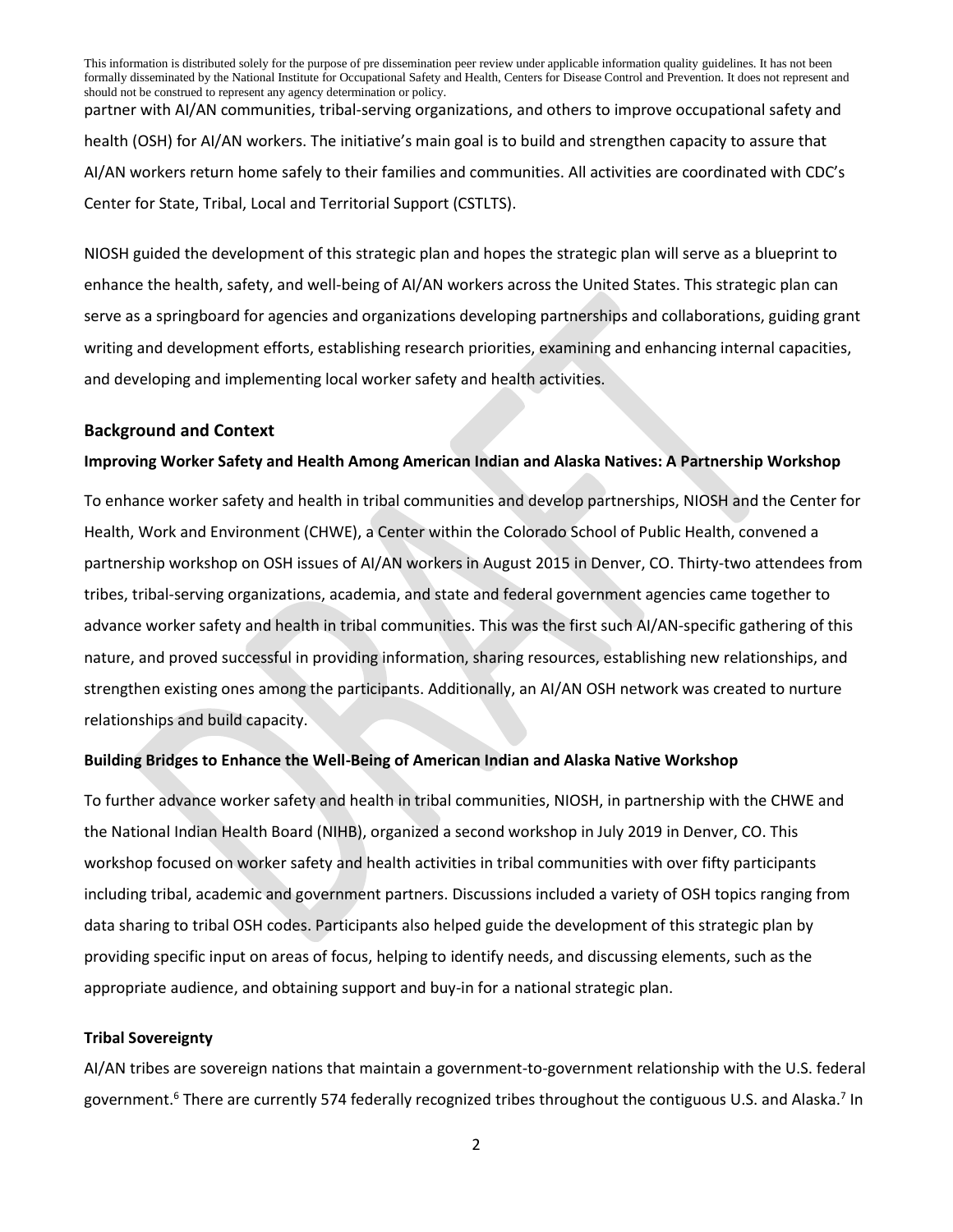This information is distributed solely for the purpose of pre dissemination peer review under applicable information quality guidelines. It has not been formally disseminated by the National Institute for Occupational Safety and Health, Centers for Disease Control and Prevention. It does not represent and should not be construed to represent any agency determination or policy. addition to exercising political sovereignty, tribes exercise cultural sovereignty through traditions and religious practices unique to each tribe's history and culture.<sup>8</sup> Cultural sovereignty "encompasses the spiritual, emotional,

mental, and physical aspects" of Native people's lives and is a foundation to the tribal exercise of political sovereignty.<sup>8</sup>

#### **Tribal Workforce Data**

Little is known about OSH among AI/AN workers, although they account for 2.7 million or 1.8% of the total U.S. workforce.<sup>3</sup> These workers are employed in a wide variety of occupations, with the highest numbers in office and administrative support, sales and related occupations, management, transportation and material moving, and food preparation and serving.<sup>3</sup> Many AI/AN workers are also employed through tribal enterprises such as medical care, housing, manufactured products, food production, livestock, and tourism. Tribes are often the largest employer on tribal lands.

According to the Bureau of Labor Statistics, 336 AI/AN workers were killed on-the-job during 2007 – 2016 – an average of 34 fatalities each year.<sup>4</sup>Most of those fatalities occurred among male workers (308, 92%). The industries with the most fatalities were construction (78), agriculture/forestry/fishing (49), and transportation and warehousing (33). The proportion of AI/AN workers living on tribal land is unknown; therefore, the number of worker deaths are likely underrepresented.

AI/AN workers are 42 percent more likely to be employed in a high-risk occupation (defined as an occupation where the injury and illness rate is more than twice the national average) as compared with non-Hispanic Whites.<sup>5</sup> National data on occupational injuries, illnesses, and fatalities among AI/AN workers are scarce, and there is limited research on worker safety, health, and well-being in tribal communities. Given the lack of data, the true numbers of workers injuries, illnesses, and fatalities are likely much higher.

#### **Focus Areas for American Indian and Alaska Native Workers**

The American Indian and Alaska Native Worker Safety and Health Strategic Plan is intended to identify the research, information, and actions that can help prevent occupational injuries, illnesses, and fatalities among AI/AN workers. This plan provides a vehicle for partners to describe the most relevant issues, gaps, and safety and health needs in tribal communities. OSH initiatives are best implemented and most effective when incorporating or wholly utilizing the cultural practices of the relevant community.

Because the strategic plan is intended to inform national occupational safety and health efforts for AI/AN workers through a strategic focus on four topic areas, it cannot at the same time be an inventory of all OSH issues worthy of attention. Those who contributed to the development of this agenda believed that the number of priority topics should be limited in scope so that resources could be focused on a manageable set of

3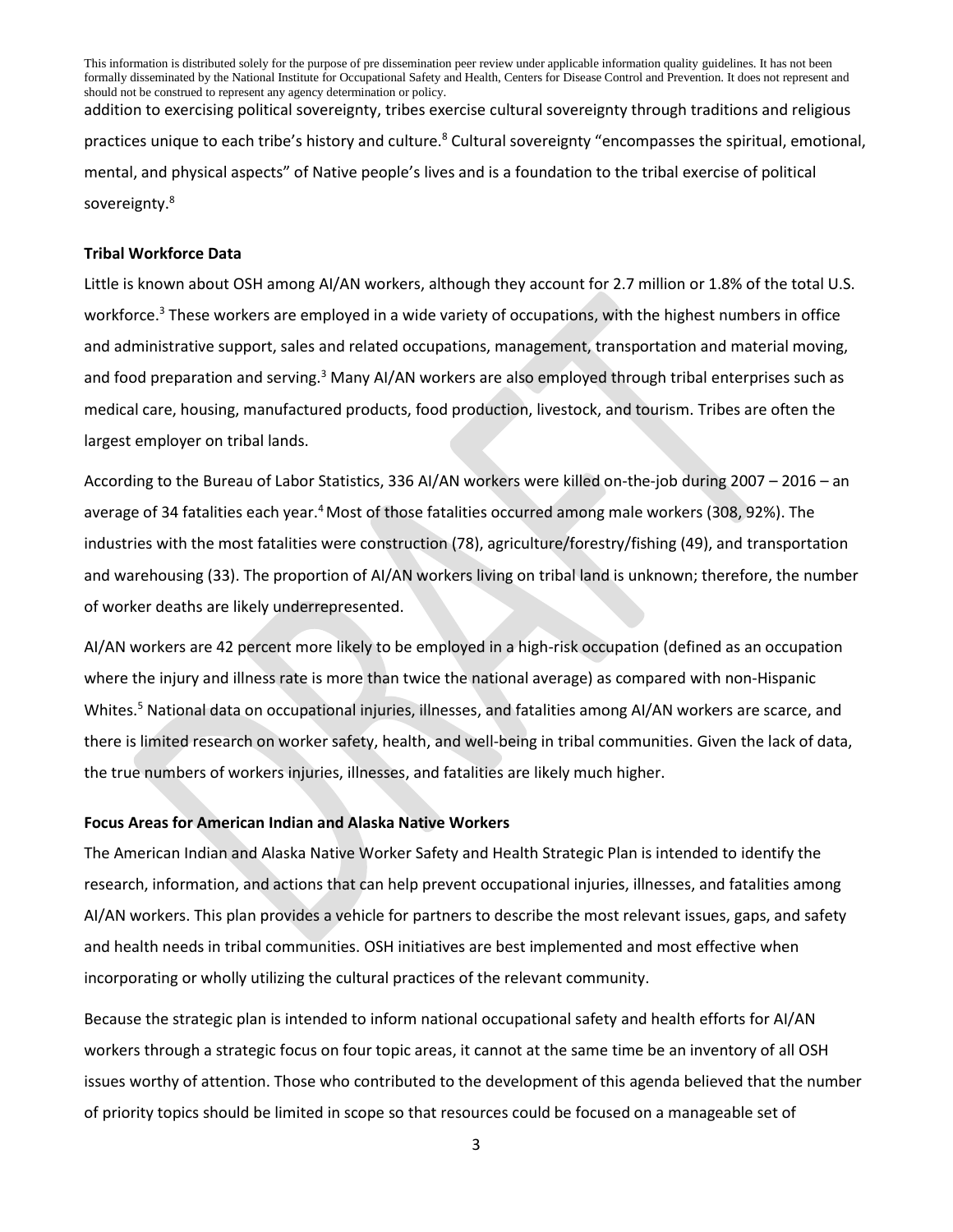This information is distributed solely for the purpose of pre dissemination peer review under applicable information quality guidelines. It has not been formally disseminated by the National Institute for Occupational Safety and Health, Centers for Disease Control and Prevention. It does not represent and should not be construed to represent any agency determination or policy. objectives, thereby increasing the likelihood of substantial impact in the workplace. These objectives are

organized into four areas of focus: (1) research, (2) practice, (3) policy, and (4) capacity building, which were established based on input from both the 2015 and 2019 workshops and a review of other relevant strategic plans.

These objectives are listed in no specific order, and no prioritization is placed upon any item; rather, they capture the array of opportunities that are available to engage in the work outlined in this strategic plan. It is acknowledged that tribes are approaching these issues with varying capacities and resources, and their own internal priorities established by their community and their governments. NIOSH encourages tribes and their partners to examine the list of objectives to determine what is feasible to achieve locally and constitutes the best path forward.

#### **Who are the intended audiences?**

This plan was developed to provide relevant objectives for tribes, tribal OSH professionals, tribal-serving organizations, tribal epidemiologists, government agencies, state and local health departments, academia, and physicians. Some focus areas, and certainly some of the objectives, will appeal to specific audiences and consequently create a path for bringing together many of the potential and intended partners.

#### **How was the strategic plan developed?**

The strategic plan was developed in collaboration with tribes, tribal-serving organizations, NIOSH researchers, academia, state and local health departments and government agencies conducting research and doing work in tribal communities and high-risk sectors of employment. Based on input and discussions at the 2015 and 2019 tribal worker safety and health workshops, in combination with a review of relevant strategic plans, the four focus areas were established. Partners and collaborators also had the opportunity to review the plan, and their comments were incorporated.

#### **The Four Focus Areas**

Because OSH resources are limited, this agenda focuses on priority OSH operations, workers, and issues based on what is currently known about safety and health risks in industries within tribal communities. Previous discussions on leading causes of fatalities, injuries, and hazardous exposures—along with partner experience and expertise—were all considered when selecting objectives contained within these four focus areas. This plan must be flexible to account for diversity and uniqueness of each tribe. The plan is a collaborative model that includes tribal partners and other collaborators. The concept of collaboration was inspired by input from workshop participants who stressed that traditional indigenous models, such as the medicine wheel, are built around ideas of coming together and finding similarity and linkages.

4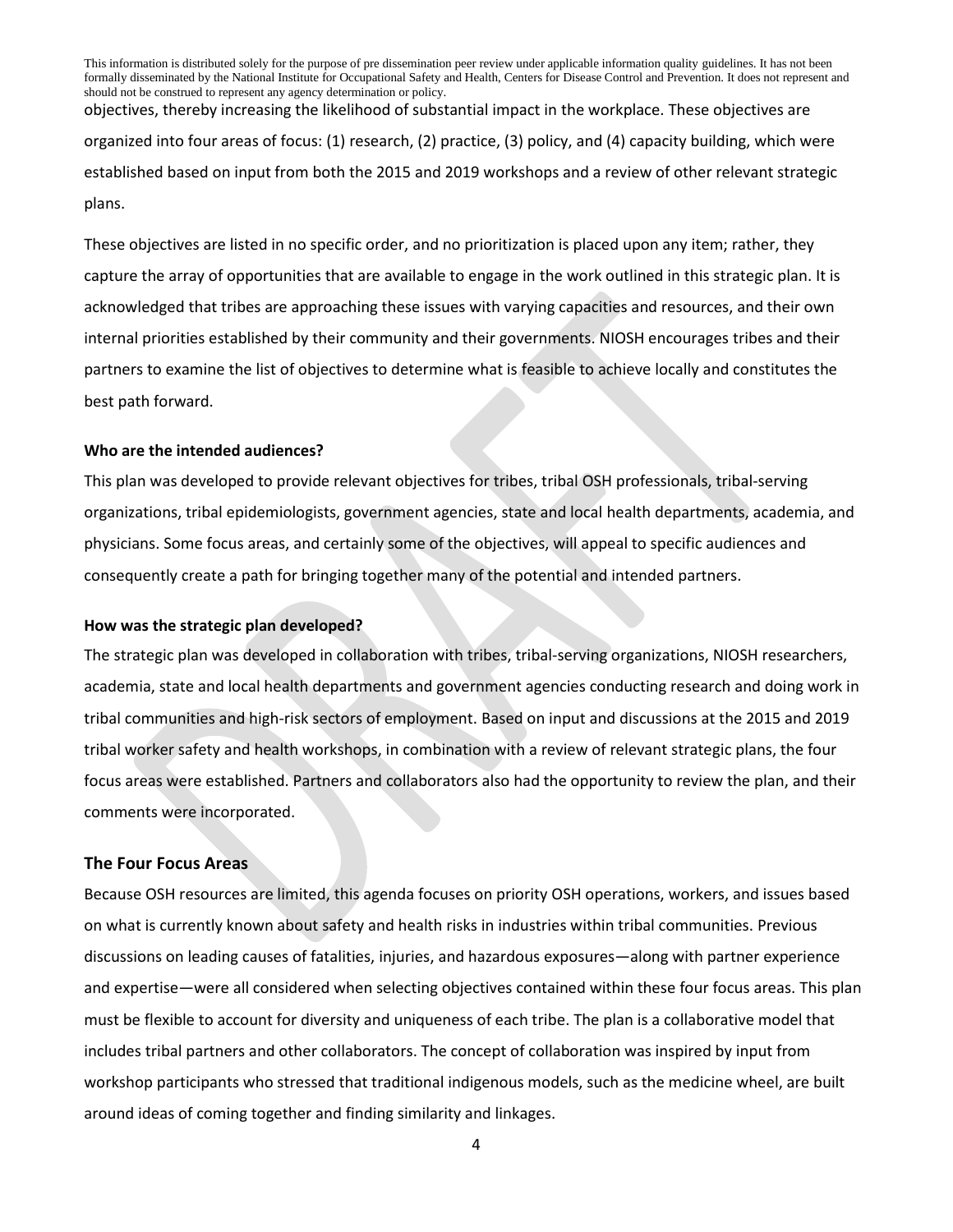#### **1. Research**

Research related to AI/AN worker safety, health, and well-being is vital. As we consider the safety and health of all workers, there is a lack of information and data on injury, illness, fatality data related to AI/AN workers. We must identify objectives to frame how the work in this area should move forward. More basic, surveillance, and translation research will provide needed information to better determine how best to serve AI/AN workers. Basic research builds a foundation of scientific knowledge to base future interventions. Most laboratory research falls into this category, as well as exposure assessment. Surveillance research develops new surveillance methods, tools, and analytical techniques. Translational research

engages in the development, testing, or evaluation of a solution to an occupational safety and health problem or the improvement of an existing intervention. Data are critical, driving both decisions and policy. We also use data for evaluating the impact of programs, quantifying progress towards objectives, and identifying barriers to issues related to AI/AN worker, safety, health and well-being. Given that scientific research involving unethical treatment has occurred in Indian Country, tribes must be engaged in the early phases of research development, and ultimately research must be directed and managed by tribes.

#### **Research (RE) Objectives**

- RE1. Identify and evaluate data sources that can be used or enhanced to describe OSH risk factors among AI/AN workers.
- RE2. Conduct basic research to identify OSH risks among AI/AN workers and how they can be mitigated.
- RE3. Conduct research to characterize the AI/AN workforce.
- RE4. Identify factors (i.e., social, legal, economic, and environmental) that contribute to occupational injuries, illnesses, and fatalities among AI/AN workers.
- RE5. Conduct translational research to identify barriers and aids to implementing OSH interventions and programs in tribal communities.
- RE6. Build OSH research capacity in tribes, tribal-serving organizations, and academic institutions.
- RE7. Incorporate participatory and traditional indigenous approaches (e.g. ancestral wisdom) when designing, implementing, and evaluating safety, health, and well-being initiatives.

#### **2. Practice**

This focus area centers on adopting and adapting knowledge, interventions, and technologies within the workplace to improve the safety, health, and well-being of AI/AN workers, and to strengthen workplace safety and health practices. As tribes enter the field of worker safety and health, they will present with different resources, infrastructure, capacity, and experience. As previously mentioned, tribes must determine the most beneficial and feasible practices to undertake.

### **Practice (PR) Objectives**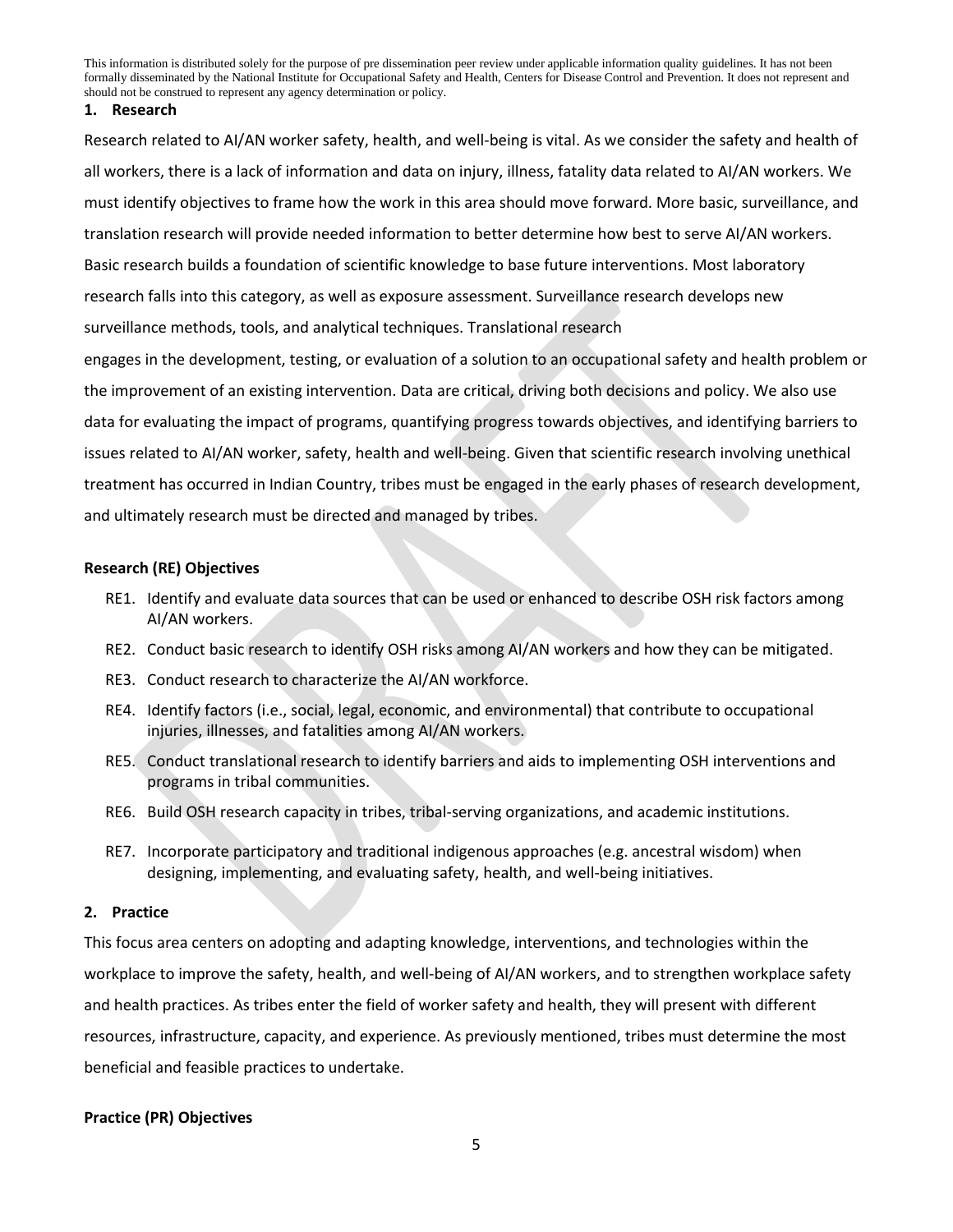- PR1. Complete a preliminary assessment to create a priority list of OSH topics to guide materials and partnership development.
- PR2. Share existing information about OSH and benefits of OSH programs among AI/AN workers, employers, professional associations and others.
- PR3. Collaborate with partners on adopting and using health and safety workplace practices, interventions, and technologies that are tailored for AI/AN workers.
- PR4. Scan for existing materials that could be adapted, and develop toolkits, guidelines, assessments, and other resources that address worker safety, health, and well-being for practitioners in tribal communities.
- PR5. Create a clearinghouse of tribal OSH materials that can be adapted and used by other tribes.
- PR6. Implement effective and culturally appropriate strategies to integrate worker safety and health protection with activities that advance the overall well-being of AI/AN workers.
- PR7. Evaluate and demonstrate the impact of health and safety initiatives on improving worker safety, health, and well-being.
- PR8. Provide feedback to AI/AN workers and other partners who may use resources.

#### **3. Policy**

As sovereign nations, tribes have inherent authority to protect the public health and welfare of their citizens and "to make their own laws and be ruled by them."<sup>5</sup> Thus, in the context of OSH, tribes have the authority and insight into how to promote OSH using methods most appropriate for their communities.<sup>6</sup> Tribes have exercised this authority by passing laws, codes, and policies related to OSH and by providing OSH services through tribal agencies and programs.<sup>7</sup> This focus area refers to all aspects of implementing policy on OSH not only at the tribal level, but also at the local, state, and federal levels. This includes, but is not limited to, policy research, development, implementation, and evaluation.

### **Policy (PO) Objectives**

- PO1. Identify and assess the prevalence and effectiveness of existing OSH laws, codes, or policies in tribal communities.
- PO2. Share evidence and explain how it can be used to inform policy development.Monitor and evaluate OSH laws, codes, or policies that address worker safety, health, and well-being of AI/AN workers.
- PO3. Facilitate information sharing between tribal leaders, workers, communities, and other internal and external partners on effective OSH laws, codes, or policies.
- PO4. At the direction of tribal leadership, incorporate participatory and traditional Indigenous approaches when developing policy change to positively impact the safety, health, and well-being of AI/AN workers.
- PO5. Encourage and facilitate meaningful tribal consultation regarding OSH laws, codes, or policies among external partners.
- PO6. Integrate a work agenda into economic development policy and projects on tribal land.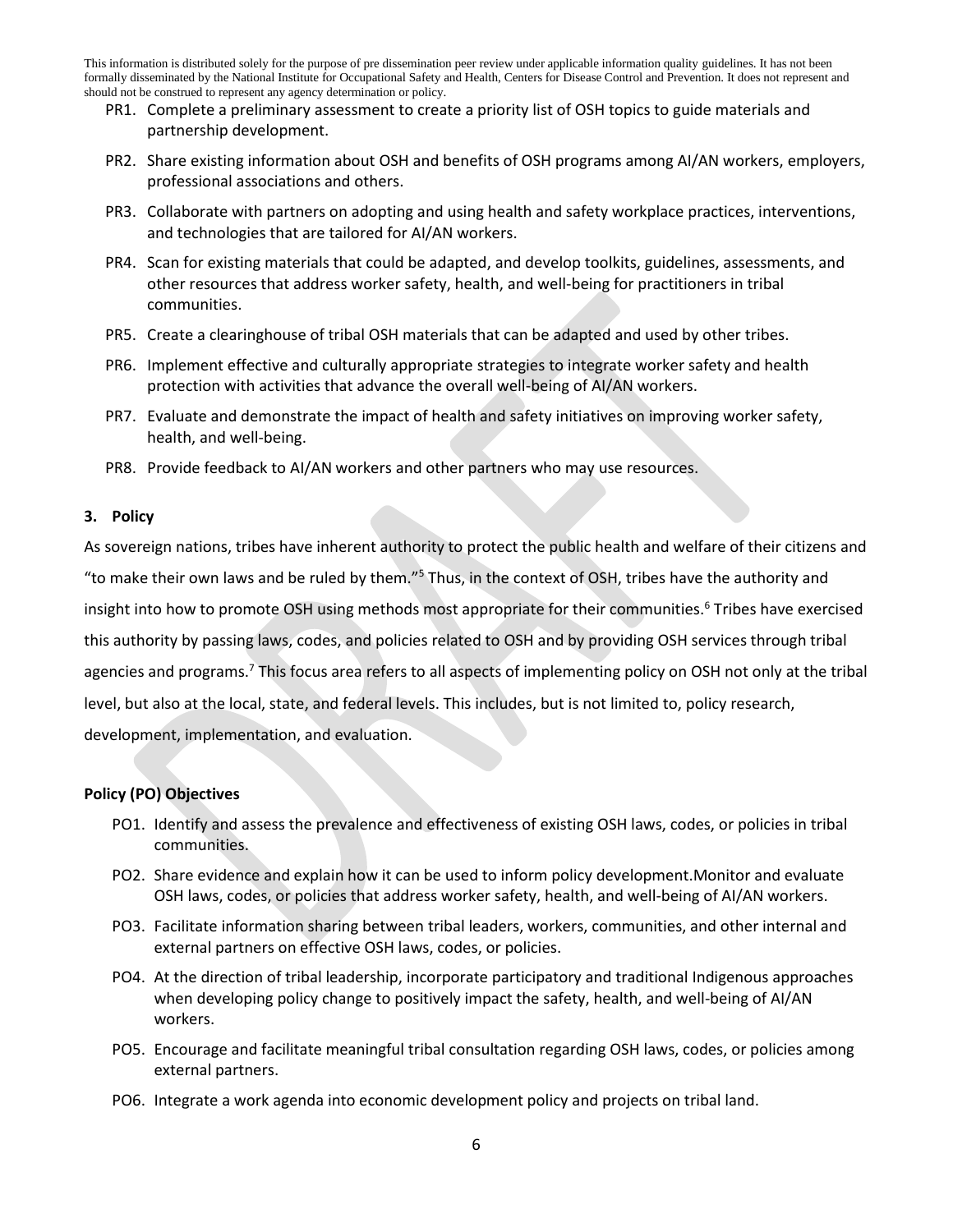#### **4. Capacity Building**

This focus area refers to a broad range of objectives that will raise the collective or individual ability of tribes to promote and practice OSH in their communities. This can take the shape of training, technology transfer, or even financial support—and it can span raising the capacity across the three previously discussed focus areas. OSH training is a key way to reduce the risk of occupational illness, injury, and death. Furthermore, AI/AN people are underrepresented in the public health and OSH workforce. Addressing the needs of AI/AN populations in fellowships, internships, trainings, and volunteer opportunities for students and professionals could increase the pipeline of AI/AN workers in OSH.

### **Capacity (CA) Building Objectives:**

- CA1. Increase professional development opportunities related to OSH for AI/AN workers.
- CA2. Use incentive programs to encourage developing or implementing OSH practices at the tribal level.
- CA3. Collaborate with the relevant state and federal agencies to conduct outreach with tribes for applicable training and certification opportunities in OSH.
- CA4. Create a tribal "train the trainer" program for key OSH topical areas.
- CA5. Increase the number of AI/AN enrolled in OSH training programs.
- CA6. Conduct symposia on local worker safety, health, and well-being in tribal communities.
- CA7. Engage with industry partners to formulate complementary and/or best practices for OSH.
- CA8. Provide technical assistance to inform development/drafting of OSH law/code/policy/guidance documents when requested. Evaluate Progress

As mentioned previously, this strategic plan can serve as a resource to tribes, tribal-serving organizations, government agencies, academic institutions, and others who wish to improve safety and health for the AI/AN workforce.

NIOSH will evaluate and report on progress towards achieving the objectives identified in this plan at both the midpoint of the plan (2026) and at the end (2031). The midpoint evaluation will be an opportunity for NIOSH to ask tribal partners and others to share any new safety and health priorities that may have emerged since the plan was first published and where adjustments and additions to the plan need to be made.

The primary purpose of the midpoint and final evaluation will be to assess the influence of this strategic plan on stimulating activities that improve the safety and health of the AI/AN workforce. To determine the impact of the strategic plan, NIOSH will track any type of activity (e.g., new partnerships, new OSH tribal laws, trainings, research projects, communication campaigns) whose aim is to improve worker safety and health in tribal communities. Activities may be deemed relevant even if they are beyond the scope of traditional worker safety and health to reflect the more holistic approach to AI/AN worker health as described previously.